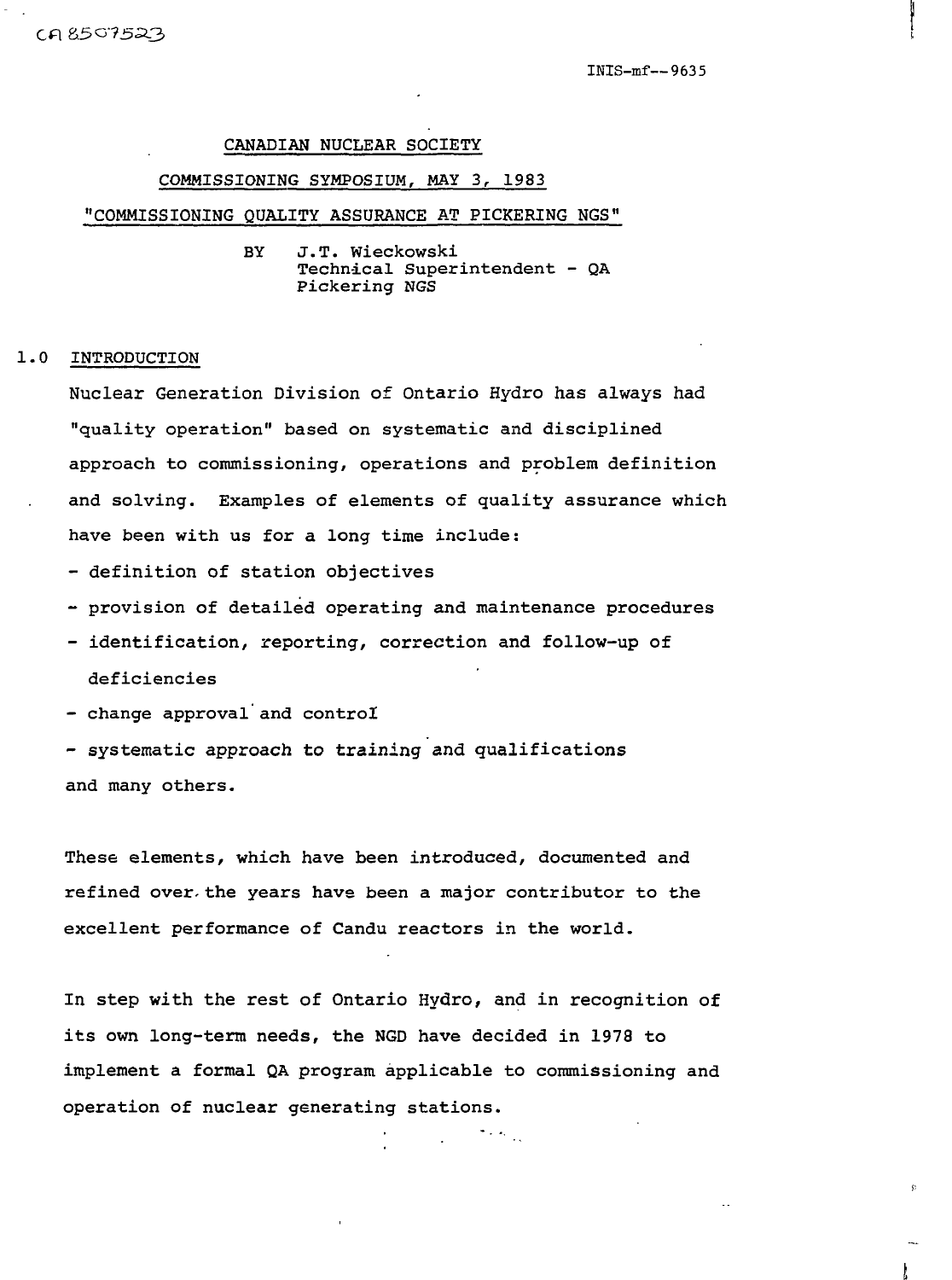#### 1.0 INTRODUCTION (continued)

Pickering NGS is the first station within Ontario Hydro which has had the Commissioning Quality Assurance (CQA) program applied to it. The program is based on and complies with the CSA-N286.4-79 (preliminary) standard - "Commissioning Quality Assurance".

The first step towards implementation of the CQA program was the formation of a Divisional QA Task Force which was charged with preparation of Nuclear Generation Division CQA manual. This manual was to provide interpretation of the CSA N-286.4 standard as it should be applied to Ontario Hydro's nuclear generating stations.

The formal CQA program - as defined in the NGD CQA Manual was to integrate under one heading the long-existing elements of QA, and to add some new ones, the more important of which are :

- clear and unequivocal statement of divisional and departmental policy with respect to QA
- definition of section and unit responsibilities
- creation of consistent, comprehensive, coordinated, formal and up-to-date documentation system
- a clear requirement to verify all performance activities
- formalized operational and technical surveillance of station systems
- systematic and formalized follow-up of deficiencies requiring corrective (ie, long-term) action with respect to cause
- creation of record system to retain proof of work done

 $\overline{2}$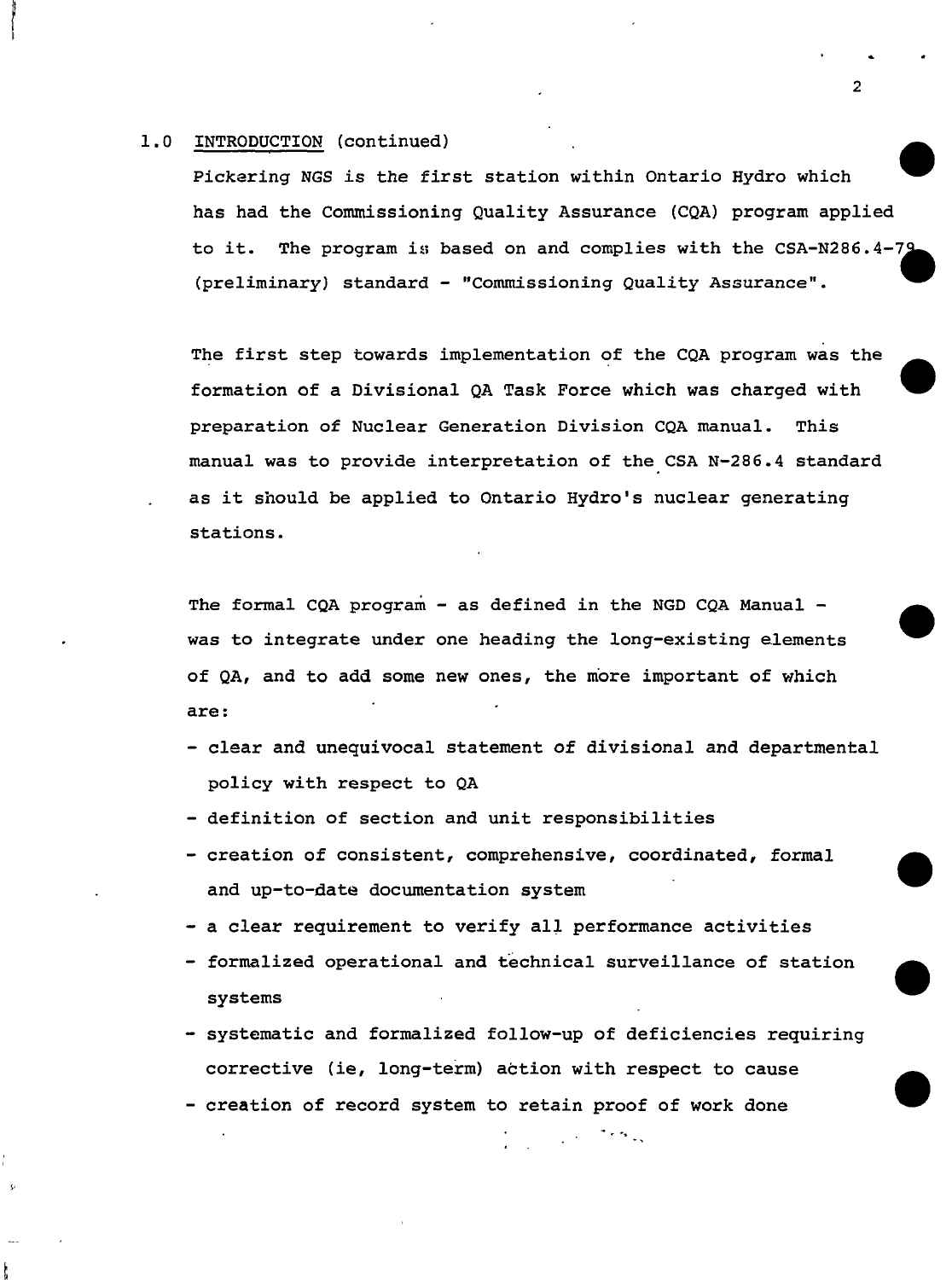#### 1.0 INTRODUCTION (continued)

- monitoring and audits of performance, verification and procedure compliance

- periodic reviews of effectiveness of the program.

The intention was for the CQA program to become an integral part of the commissioning process, an accepted part of doing our work. The overriding purpose was. to ensure that instructions and procedures are followed and are effective, and thus contribute to achievement of station goals, especially inthe areas of - public safety

- environmental protection
- employee safety.

At the time commissioning of Unit 5 had started, Pickering 'A<sup>1</sup>, Units 1 to 4, had been operating for about 10 years and during that time, had been very successful. Obviously, most of the work done at Pickering NGS during commissioning and operation of Pickering NGS-A had been done right. We had to preserve, indeed nurture, this effectiveness, and therefore, did not want to make unnecessary changes to our way of doing things. Any changes - and there had to be a few, had to be carefully thought out to make sure that they would have desirable effects.

#### 2.0 PLANNING FOR CQA

#### 2.1 Scope of CQA Program

Our approach to determining the scope of the QA program was to analyze the commissioning process itself. We have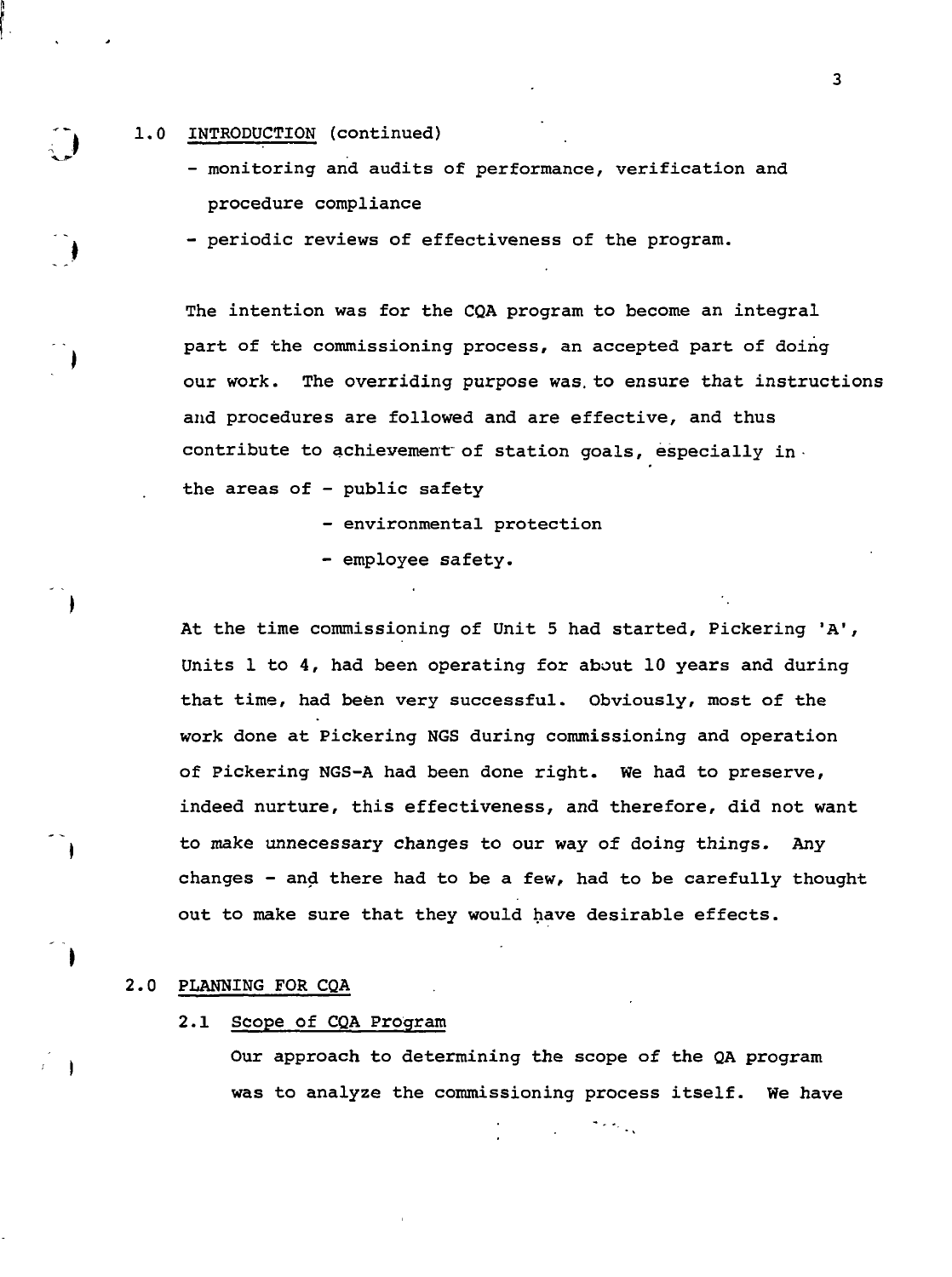### 2.1 Scope of CQA Program (continued)

developed a flow diagram (see Figure 1) which describes the process and have decided that most steps shown on this diagram have to come under QA umbrella, as well as a number of peripheral/supportive activities not shown on our diagram.

### 2.2 Basic Principles

Several basic principles were decided very early:

- 1. Station policy with respect to QA shall be published in a station instruction, thus signifying the full support of NGD and station management for the CQA program.
- 2. The responsibility for quality is a normal and integral part of the workers' and supervisors' job. Management is responsible for specifying' the performance standard to be met and also for provision of the necessary resources (training, procedures, tools) and of supervisory direction for the quality to be achieved.
- 3. The QA section is to act as a catalyst in implementation of the CQA program by:
	- defining detailed requirements
	- monitoring the status of the program
	- measuring quality
	- providing specialized training.

# 3.0 IMPLEMENTATION

"Pickering NGS Operations" is an organization operating a high technology plant. Over a thousand people are engaged in a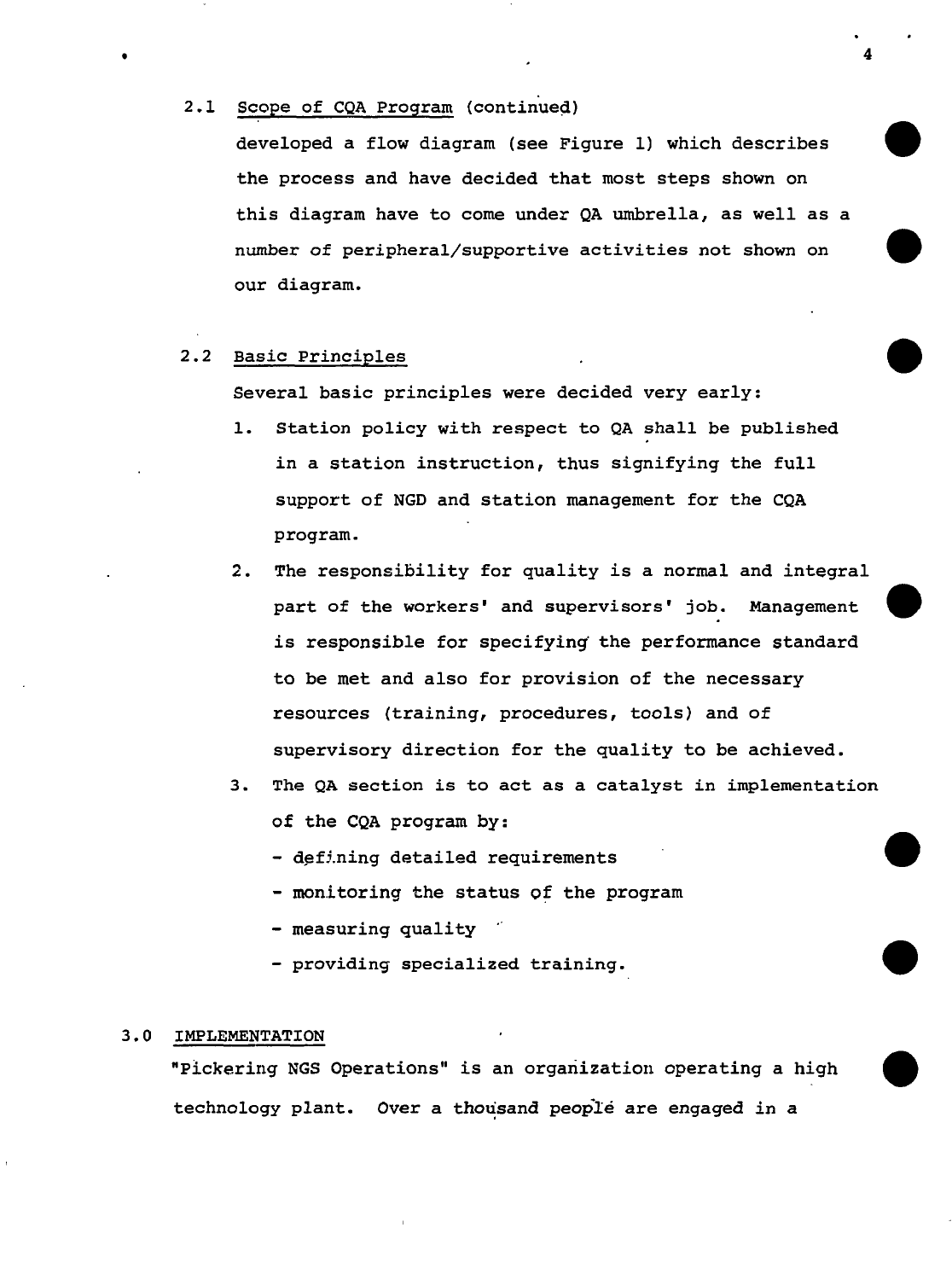#### 3.0 IMPLEMENTATION (continued)

₩  $\mathbf{V}^{\mathrm{c}}$  .

 $x \rightarrow$  $\sim$ 

multitude of diverse and complicated tasks. The regulatoryrequirements for quality performance and proof of it are stringent, compounded by the interest of the public and the media.

Some of the formal elements of the QA program were new to the majority of our staff and considerable, amount of training was required. For these reasons it was not possible to introduce QA to Pickering in a "blanket fashion," ie, to all sections simultaneously. Instead, the QA program was introduced to various Pickering sections in order of priority where the need was the greatest.

The role of the QA Section during the introduction stage would be to:

- Explain and interpret QA requirements and conduct the necessary training.
- Ensure that a complete set of procedures are prepared.
- Provide a reference framework for sections to evaluate existing practices and procedures.
- Provide advice and direction in QA matters.

#### 3.1 Sequence

The speed of implementation of CQA was constrained by the manpower resources of the QA Section and by the amount of time available in other sections. Due to its central role in the commissioning process, the Commissioning Section was the first to implement the CQA program. In addition, it was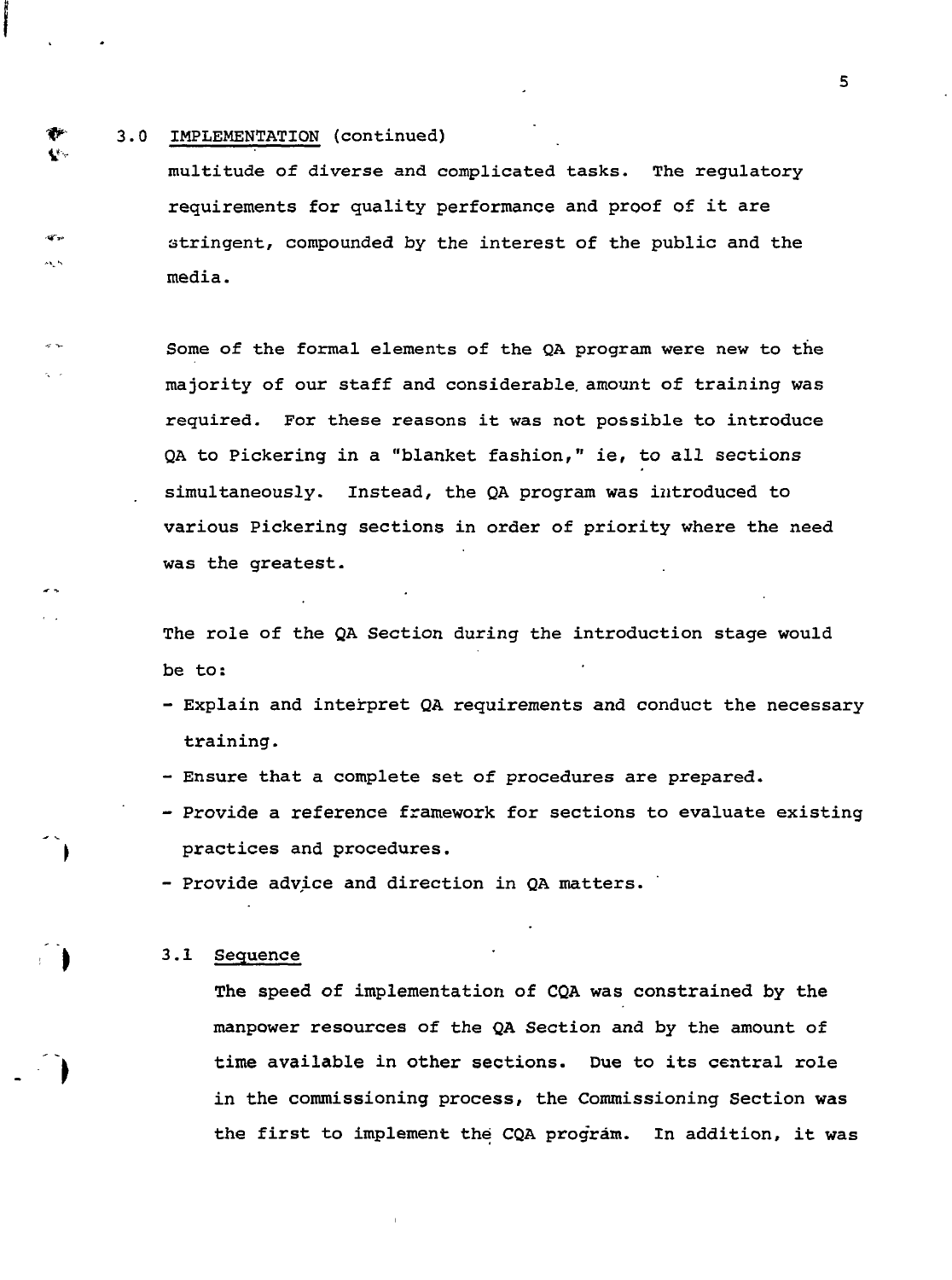#### 3.1 Sequence (continued)

decided to apply our effort to the "common services," ie, sections/units in the plant organization which provide services and support the performance of other groups. These are: - procurement and supply

- document and records management

- instrument calibrations
- maintenance documentation

A standard "section implementation sequence" was developed (see Figure 2) and applied by the various sections involved.

#### 3.2 CQA Committee

To coordinate the efforts of the various sections a "CQA committee" was formed, consisting of representatives of the sections which were implementing the CQA program.

The objectives of this committee were:

- 1. To expedite implementation of CQA program.
- 2. To highlight problem areas in the implementation phase, and to recommend solutions.
- 3. To keep all sections at Pickering NGS informed of QA developments and progress, and to keep all members of the committee informed of. the progress in other sections. The committee met monthly and had 12 meetings in total.

### 3.3 Training

Training forms an essential part of the process of QA implementation. QA principles and basics, as well as new concepts must be explained to, understood and accepted by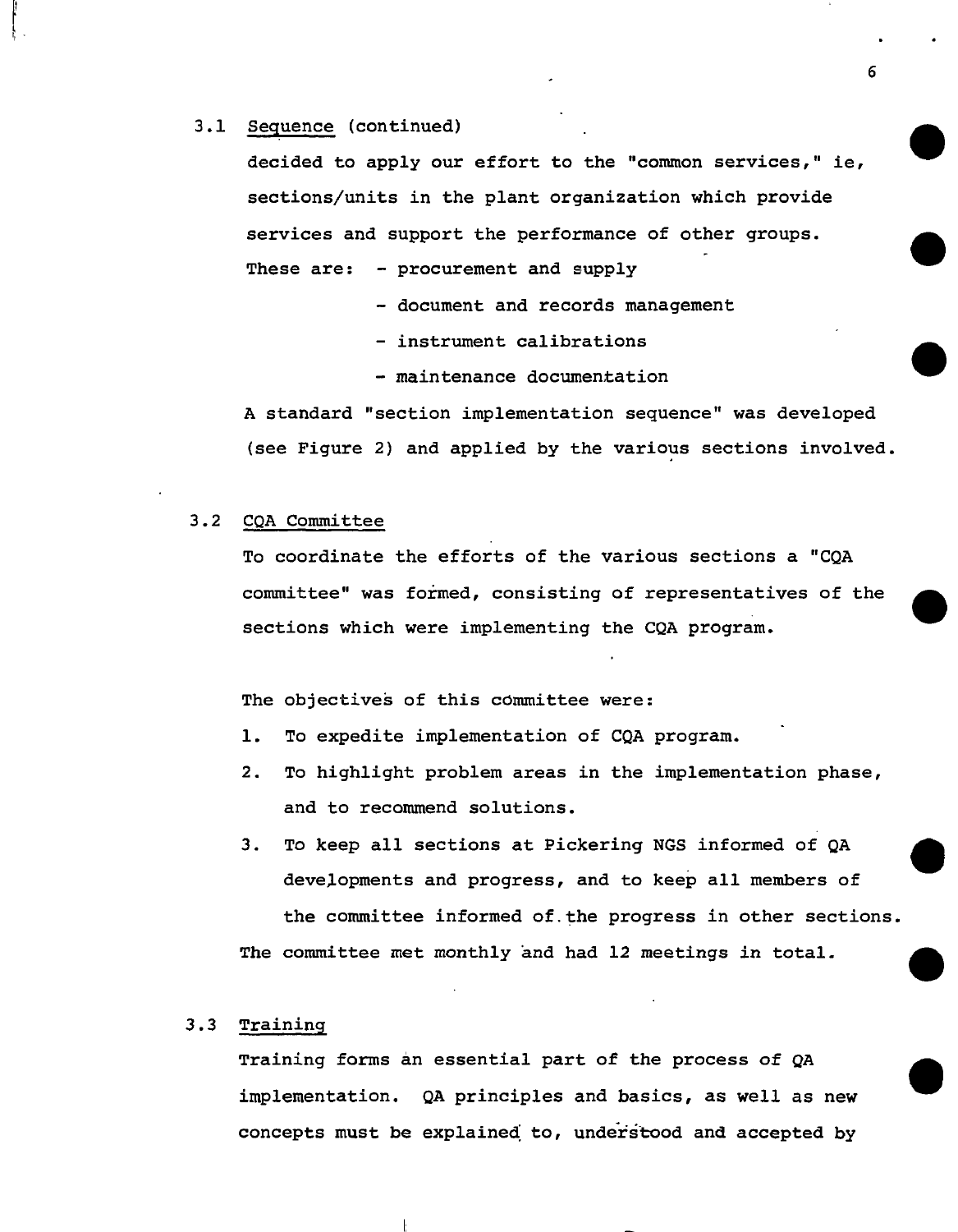#### 3.3 Training (continued)

 $\sim$ 

ം എ

the staff. Nuclear Training Department developed a film and a text on QA basics. This training was supplemented at PNGS by presentations given by QA section staff. These presentations promoted three basic messages:

1. Definition of quality, specifically "what is quality".

2. "Right the first time" (our QA slogan) which says that its always cheaper in the long run to do the job right the first time.

3. "Everyone is responsible for the quality of their work." These are almost self-evident, and were very well accepted.

# 3.4 Field Work

Field work, the routine, standard work done in the plant by shift crews, required the least effort to comply with QA requirements because the methods of doing work were familiar from Pickering NGS-A. Operating and maintenance procedures were prepared well in advance, the respective responsibilities were well defined. Very few adjustments were required.

### 3.5 Effort Expended

During 1381 a great deal of effort was expended in the implementation of the CQA program. 83 new documents were prepared as follows :

- 7 Station Instructions
- 21 Station Reference Plans

55 Standard Section Procedures

Most of these documents would have been required in any case, in order to direct and control the commissioning process.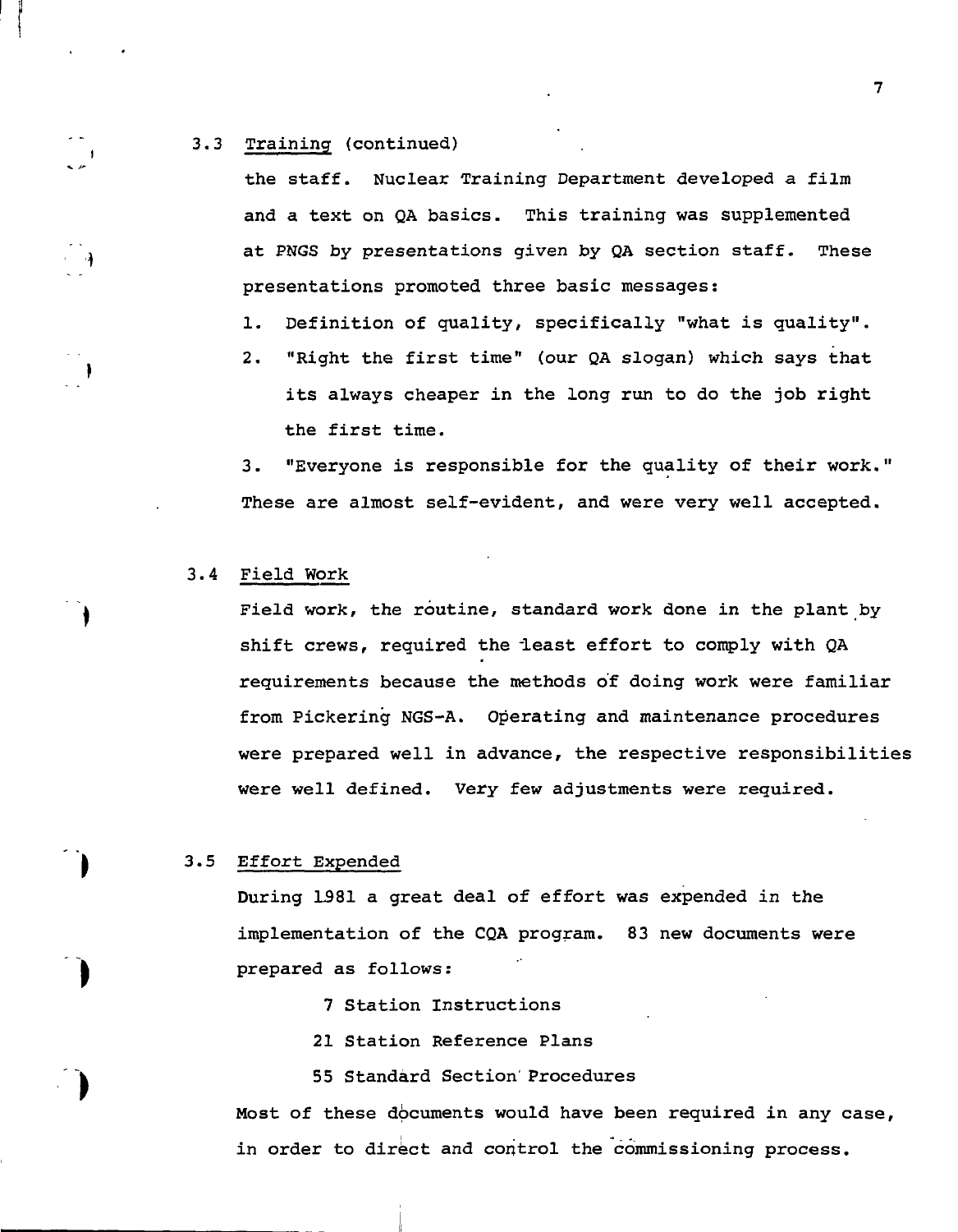#### 3.5 Effort Expended (continued)

4 000 man-hours are estimated to have been spent in preparing these. Training in QA concepts and the new procedures was given to affected staff, approximately 3 000 man-hours being spent on that.

Some of the results were :

- Commissioning/Technical Section, wrote procedures to deal with most activities identified on the "commissioning sequence diagram."
- Supply Unit prepared procedures dealing with ordering, receiving, storage, issue and traceability of material.
- The Maintenance Department set up instrument calibration program, including establishment of a "standards room" complete with standard instruments traceable to national standards.

#### 3.6 Verification

Much effort was put into explaining the concept, methods and significance of the verification function. Performance activities have to be verified, but there are several ways in which, verification can be carried out. At Ontario Hydro, verification is normally carried out by the performer's supervisor and includes sufficient verification of the job itself and verification of the accompanying documentation. We believe that verification by the supervisor is the best way to ensure satisfactory'quality of performance. Accountability for quality is then clearly placed with the person doing the job and his supervisor. It is very

я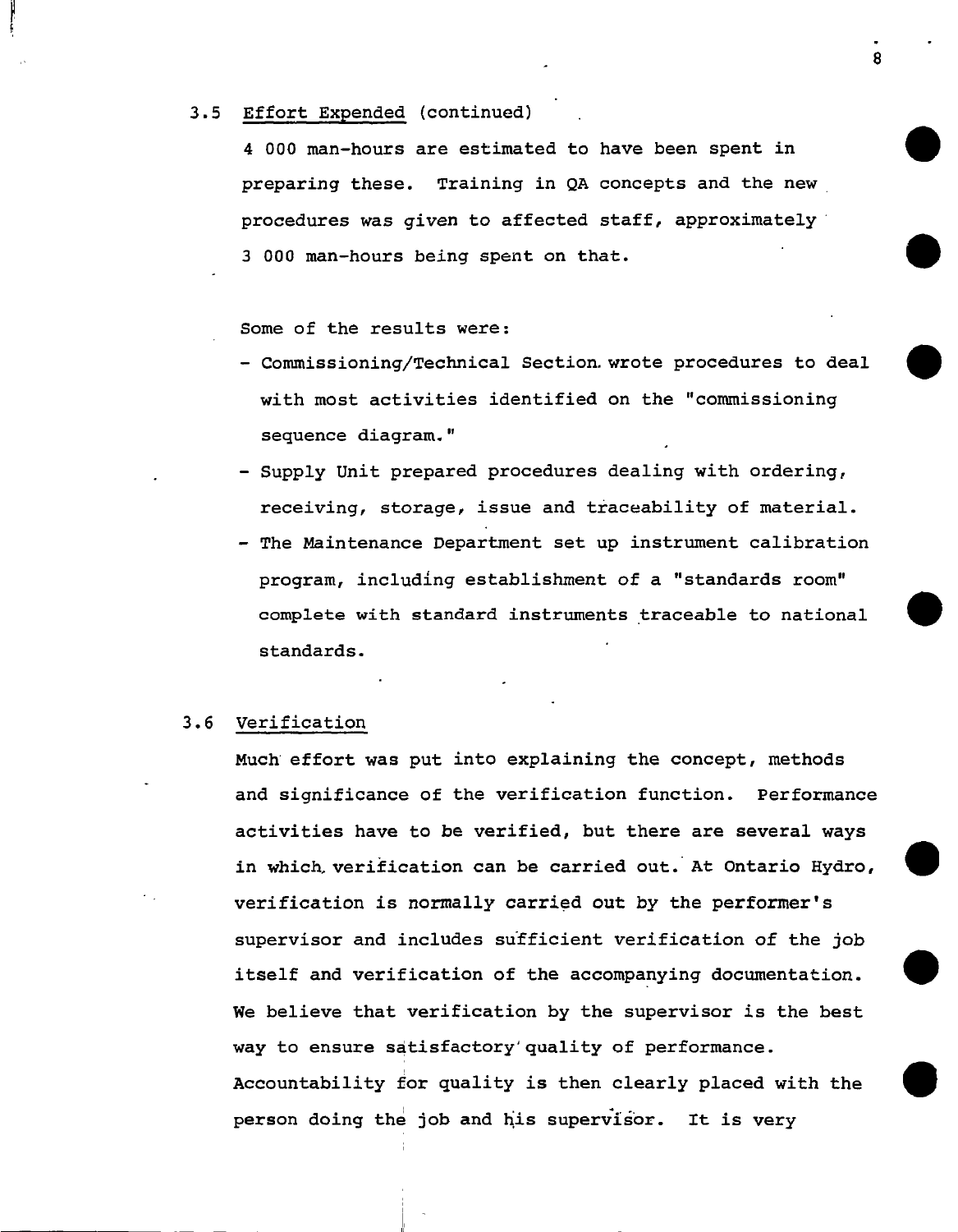#### 3.6 Verification (continued)

æ. ٦Þ

important that first line supervisors understand clearly what is expected of them during verification and also what their signature on a document means.

#### 3.7 Commissioning Review Meetings

Commissioning review meetings are a new element in the commissioning process. They were, introduced in order to afford the Commissioning Manager, and various other interested parties, an opportunity to review commissioning methods, results and documentation for all station systems.

The meetings are conducted by the Commissioning Superintendent responsible for the system and by his subordinates.

They are attended by the Commissioning Manager, QA Superintendent a representative of the jurisdictional authority and representatives of Design organization.

Several related systems may be reviewed at a single meeting, but all systems are eventually reviewed.

The objectives of these meetings are:

- 1. To review in depth the' completeness of the commissioning process applied to the system, including review of results obtained.
- 2. To identify all outstanding actions and changes, and specifically those that must, be completed before system can be declared "in service." \*\*\*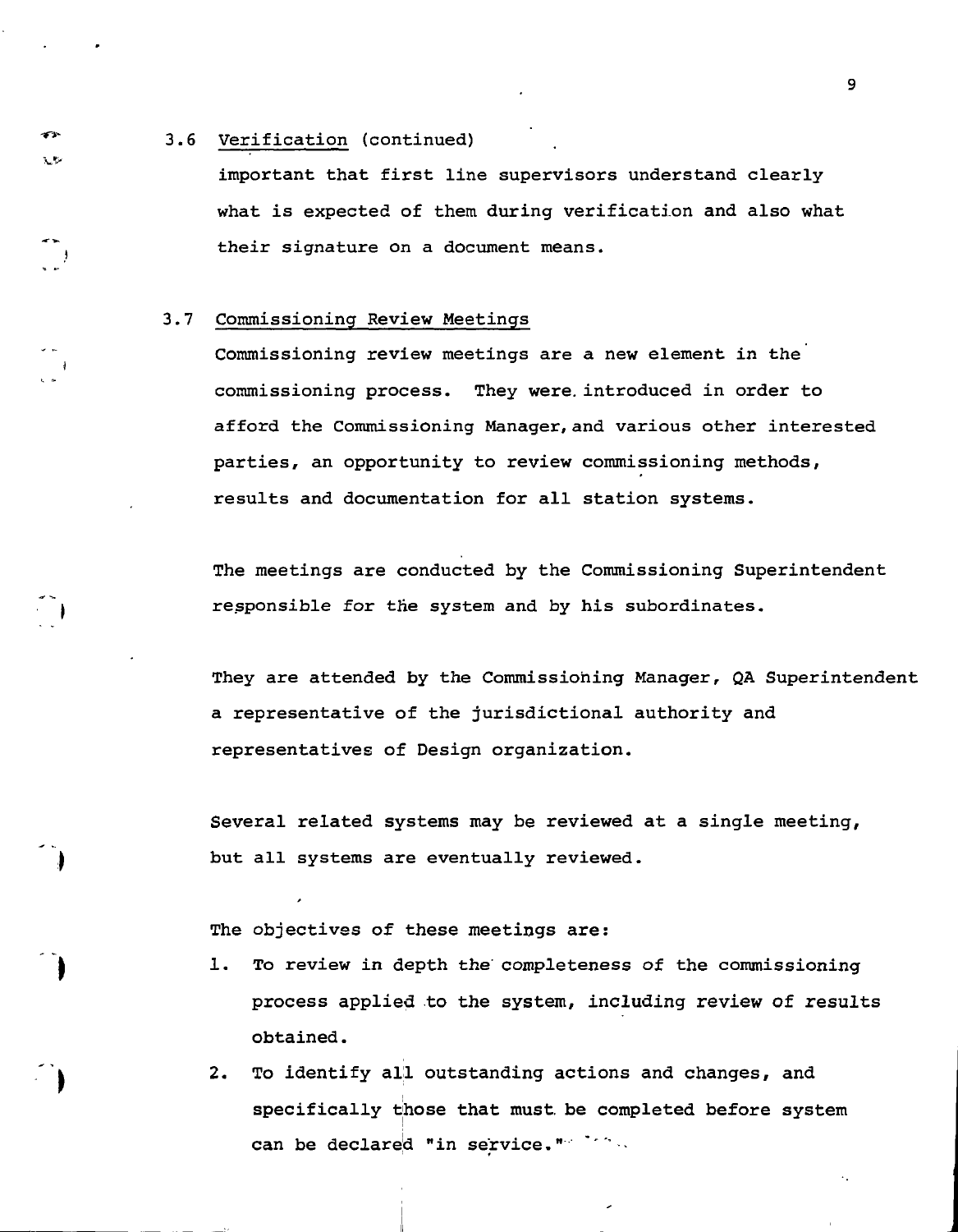#### 3.7 Commissioning Review Meetings (continued)

- 3. To review the status of commissioning and operating documentation.
- 4. To provide added assurance and confidence that commissioning had been executed satisfactorily.

The meeting starts with a presentation by the engineers who directed commissioning of the system. Meeting participants ask questions and discuss commissioning results. Formal review of status of documentation follows. For Unit 5, 30 meetings were held during which 127 systems were reviewed.

These meetings have made a great contribution to the quality of commissioning for the following reasons:

- They required the Commissioning Superintendents and their staff to formally review results' of their activities before presenting them at the meeting. This sometimes resulted in realization that some activities have been inadvertently omitted or not pursued sufficiently far.
- They required review and compiling of commissioning records into a well organized file.
- They enforced a formal review of status of system documentation (eg, operating manual, flowsheet, jumpers, etc) and required a commitment for its completion.
- They provided a forum for review by designers and senior station staff of commissioning results.

 $\mathcal{L}_{\rm{max}}$  , where  $\mathcal{L}_{\rm{max}}$ 

10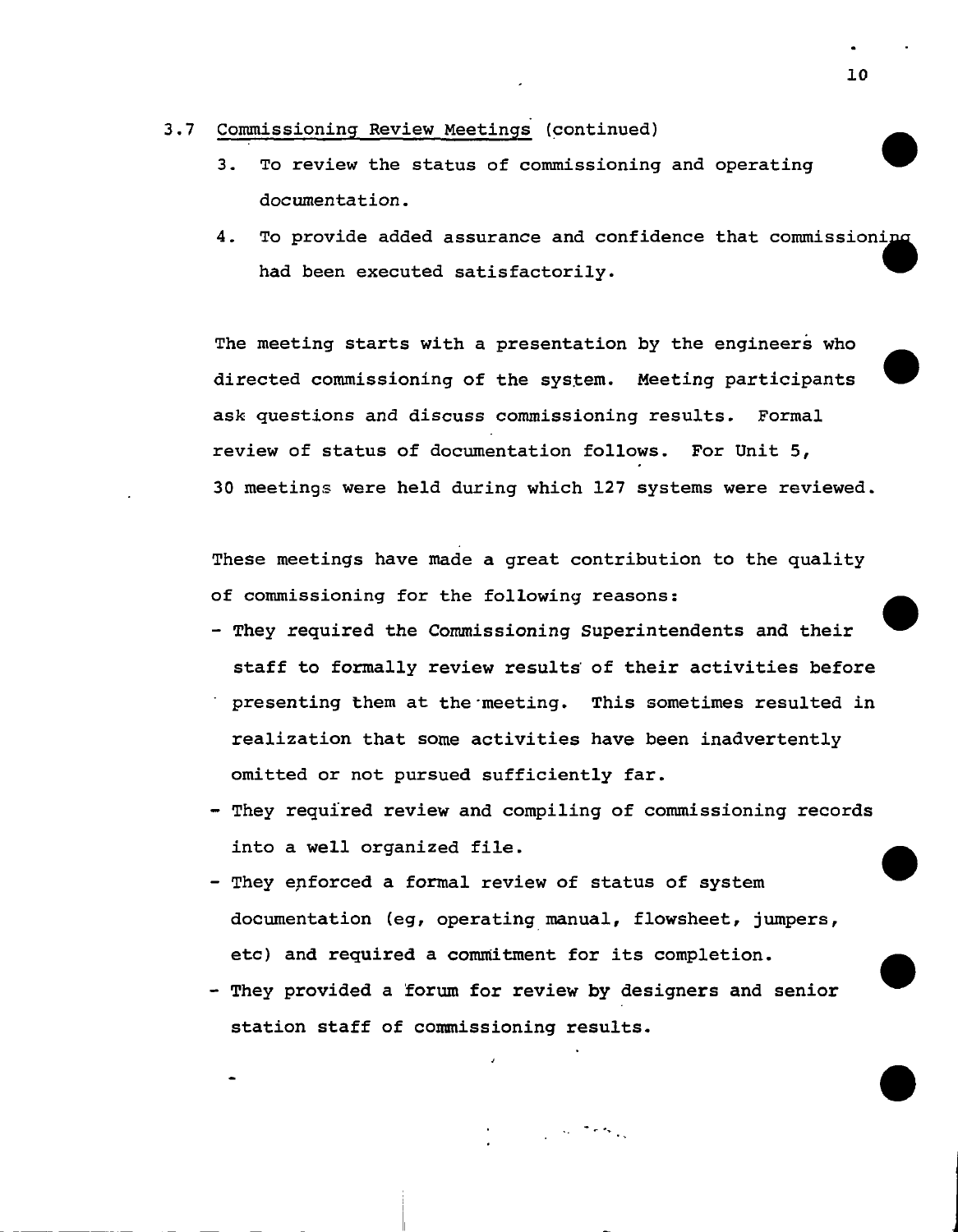#### 4.0 MONITORING AND EVALUATION OF PROGRAM EFFECTIVENESS

Three mechanisms exist by which the quality of performance and the adequacy of the QA program are measured and confirmed. These are:

- Monitoring by the QA Section.

- Audits by a head office department (RMEP).

- Quality Assurance Review Committee meetings (QARC).

#### 4.1 Monitoring

ም።  $\frac{1}{2}$ 

> Monitoring is conducted by QA Section technicians in accordance with a predetermined plan and specific directions with respect to individual monitoring checks. Monitoring provides direct and prompt feedback on the extent to which the performance activities conform to procedures.

The characteristics of monitoring are:

- 1. Frequent and routine checks of key indicators of quality.
- 2. The "checking" covers a number of activities but not to the same depth as an audit would.
- 3. Many aspects of a job are looked at, rather than just documentation.
- 4. Problem areas and departures from the desired standard are detected early because of frequency of checks.
- 5. Findings are carefully recorded, but presented less formally than would be the case with an audit.
- 6. The QA Section, normally participates in the development and assessment of the proposed solution.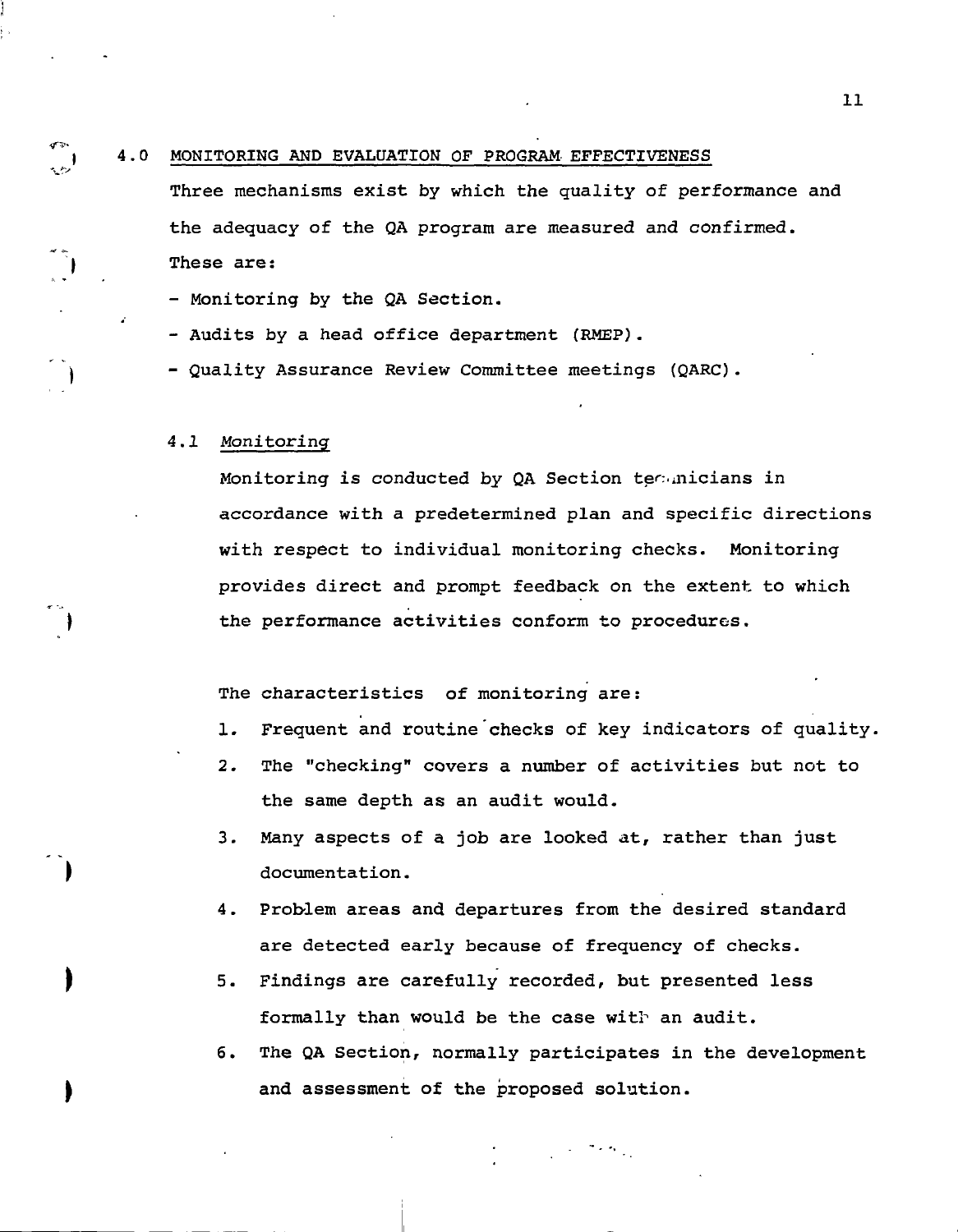#### 4.1 Monitoring (continued)

Monitoring subjects, called "quality indicators" are selected because they are deemed to offer a significant indication of quality because:

- they are important components of the commissioning process

- compliance with standards is easily measured and quantified.

So far, we have selected 46 quality indicators, typical examples of which are:

- flowsheets (correct and complete)

- change control (proper approvals and documentation)

- commissioning procedures (correct and pertinent)
- operating memos (approved and reviewed by shift)
- jumpers (under control)
- maintenance procedures (complete and up-to-date)
- wiring verification (completeness of, and method)
- spare parts (correct storage, identification and issue)
- records retrieval (available on demand)

- document control (up-to-date, correct routing) and many others.

For 1983, our plan calls for 60 monitoring checks. In addition, we have also allowed for another 15 unplanned monitoring checks to be carried out in response to identified concerns or requests from the station management or the QA superintendent. Findings are presented in monitoring reports, which are distributed to management staff responsible for corrective actibn. These are followed by deficiency reports,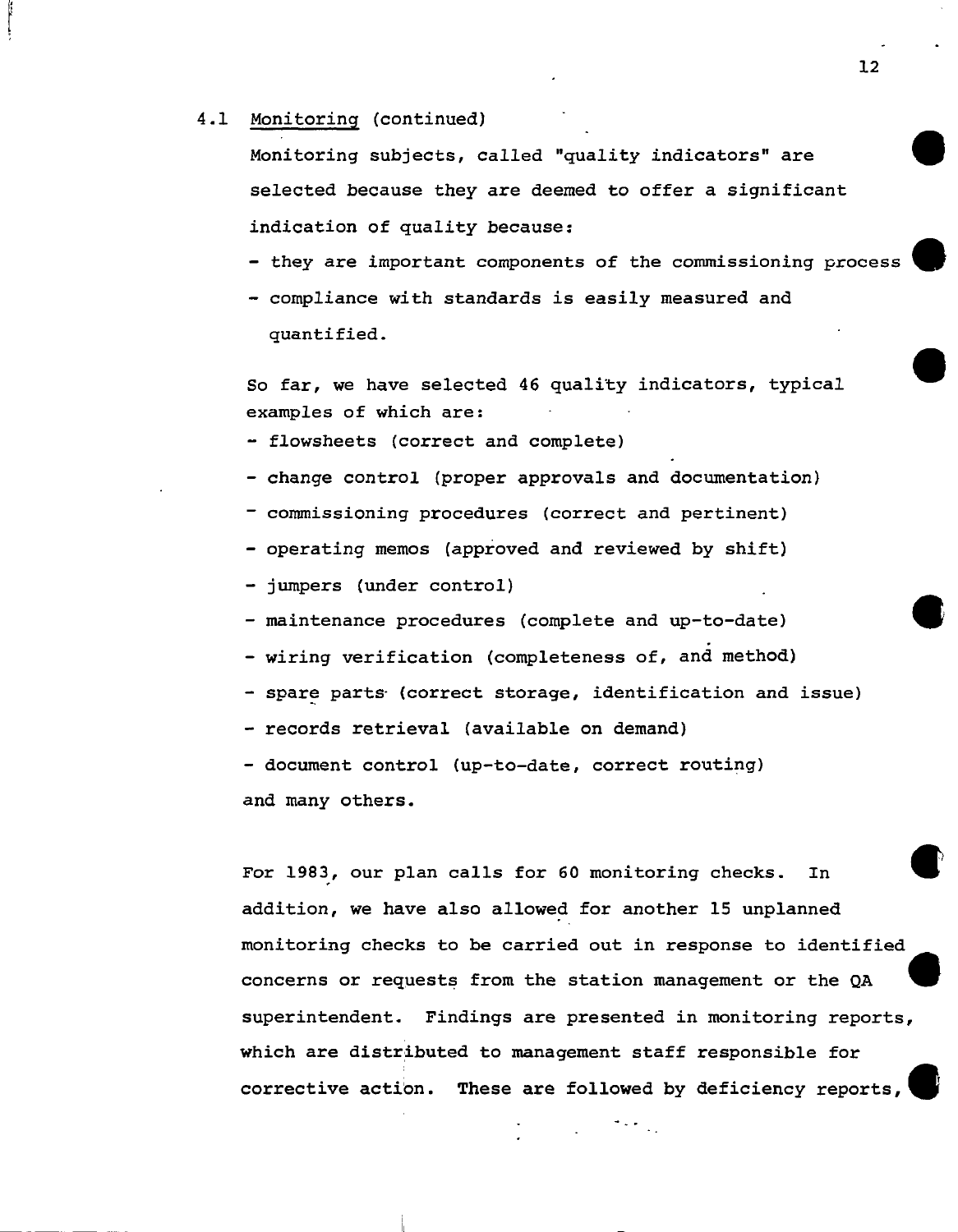### 4.1 Monitoring (continued)

if appropriate, and by meetings with QA staff to discuss the proposed corrective actions. Summaries of monitoring findings (many of these positive) and of corrective actions are reviewed monthly by the Station Manager with the QA Superintendent.

### 4.2 QA Audits by Head Office Department

The commissioning process is audited from time to time by the Radioactivity Management and Environmental Protection Department (RMEP). The purpose of the audit is to provide independent assessment of the commissioning process, field work and documentation on behalf of the Director of NGD. Five commissioning audits have been held so far, resulting in 80 deficiency reports, of which 63 have already been resolved. Auditors probe deeply into their selected areas, and submit formal reports to the Director. Station staff have the opportunity to review the findings, prepare a response and agree to corrective actions before the audit report is formally submitted.

#### 4.3 QA Review Committee (QARC)

The QARC meets at least once a year, and its objective is to review the adequacy and direction of the QA program. QARC membership consists of senior station and head office staff, all from NGD. The reviews examine various inputs and concentrate on the results achieved by the QA program. Where the committee deems it appropriate, it recommends changes to the QA program in emphasis or direction. Typical inputs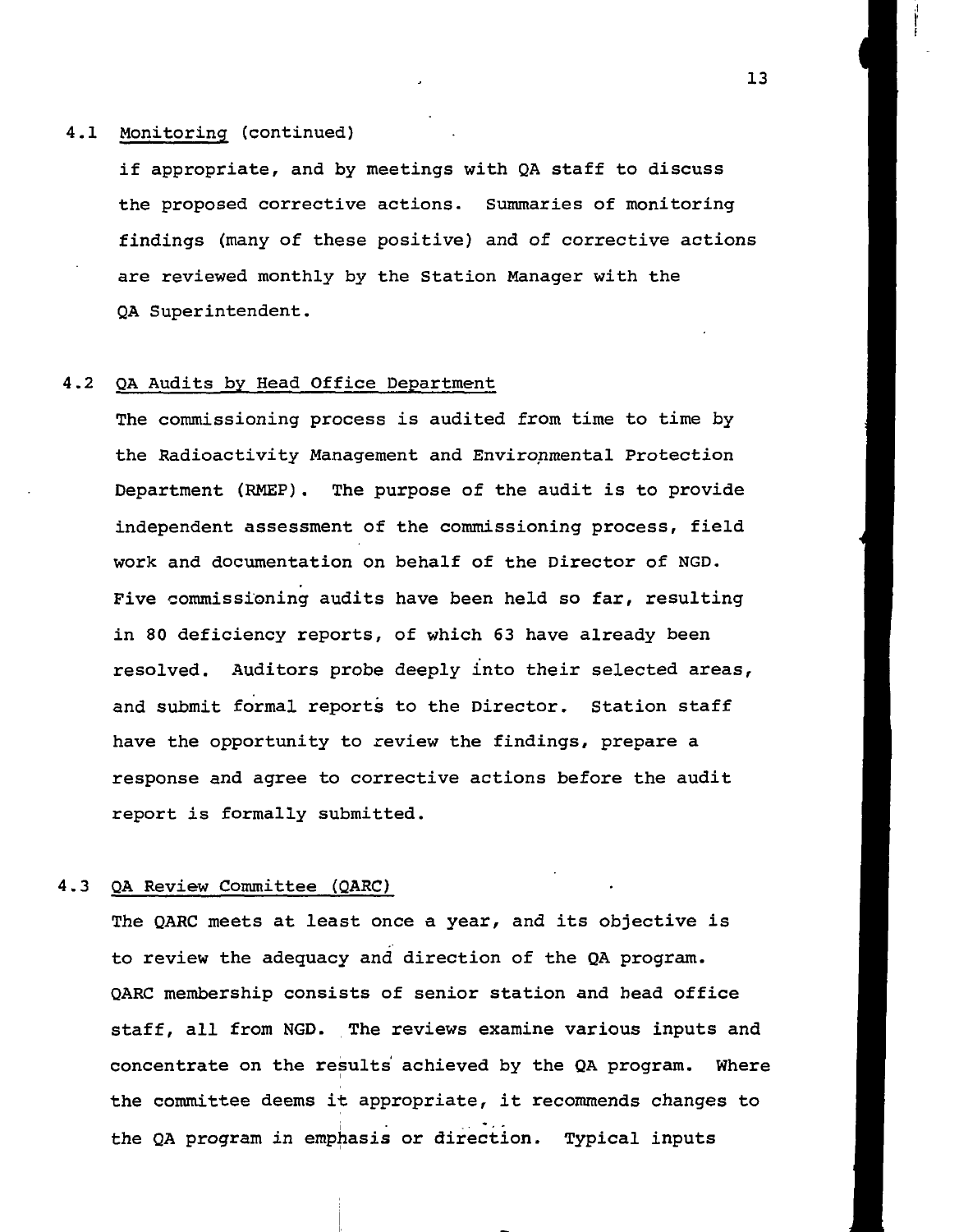### 4.3 QA Review Committee (QARC) (continued)

examined by the QARC are audit and monitoring results, commissioning assurance meeting results, and quality trends as evidenced by deficiencies.

### 5.0 CORRECTIVE ACTIONS

Identification and correction of deficiencies whose long term correction requires investigation and elimination of the cause of the defect, as well as the defect itself is a very important part of our QA program. Elimination of the cause ensures that the defect is permanently dealt with and will not re-appear.

The existing, well tried and developed "deficiency report" (DR) system is used to identify, follow-up and record action on such deficiencies. Computerized records are kept and summaries are available on request. A total of 159 of such deficiencies have been identified so- far, of which 35 were considered "major".

### 6.0 CONCLUSIONS

When reviewing the results of the CQA program, with respect to Pickering 5, one must seek answers to some very basic questions:

- What were our expectations with respect to the CQA program, were they reasonable and clearly defined?
- Has the program satisfied our expectations?
- Has our end product been any better for the effort expended towards CQA?

14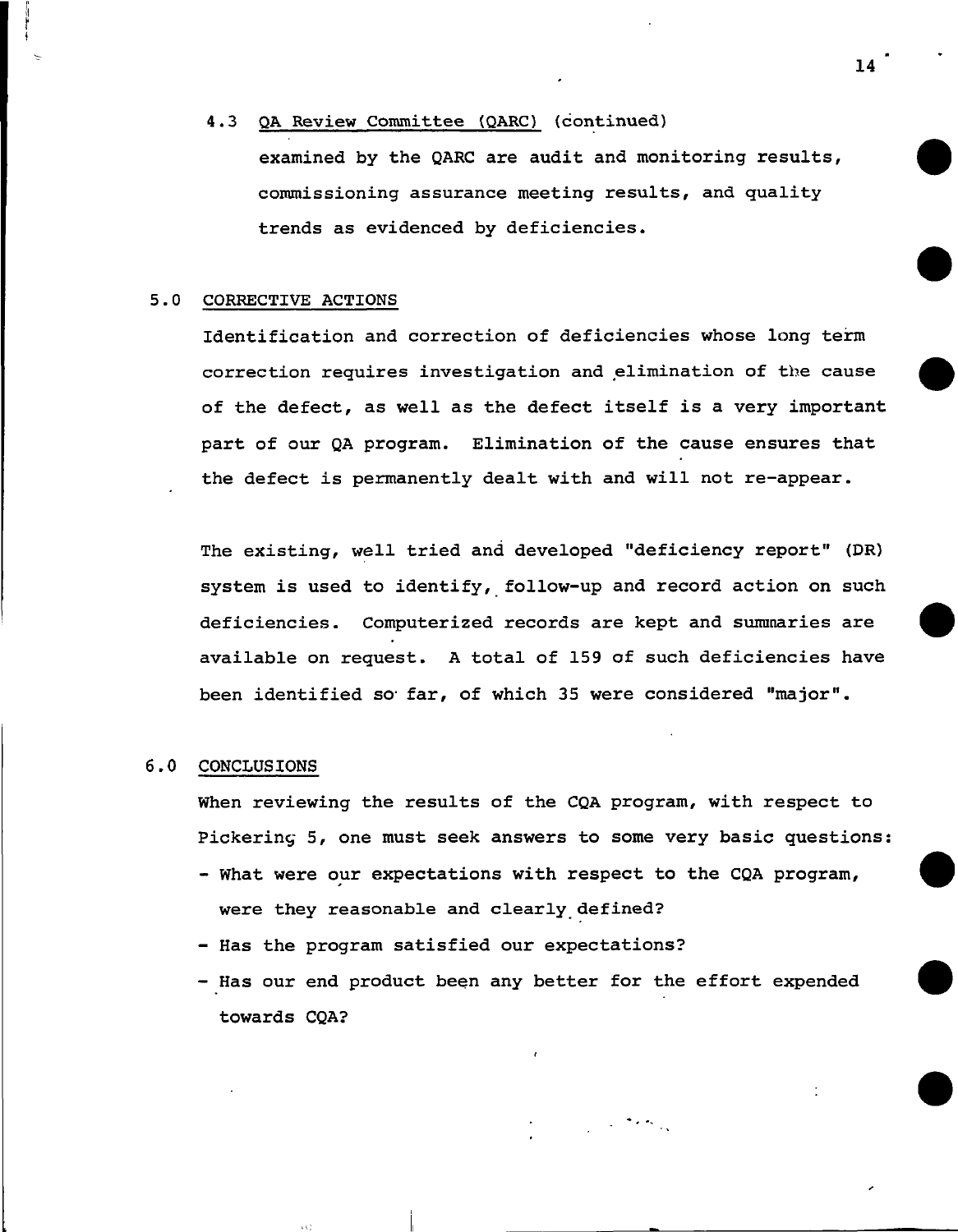# \*\*" 6.0 CONCLUSIONS (continued)

 $\mathfrak{t}$  .

 $\mathbf{r}$ س ال - Did we avoid any troubles? How would we know?

- What are our recommendations, what will we do different for Units 6 to 8,

or what would we recommend for other stations, about to be commissioned.

### 6.1 Expectations

Our expectations with respect to the QA program were that:

- 1. Organizational structure and responsibilities will be clearly defined, thereby avoiding confusion and duplication of work.
- 2. We will have a coherent and complete documentation system, including good procedures.
- 3. We will acquire a good set of records of commissioning methods and of results.
- 4. We will have an effective means of measurement of quality.
- 5. And last, but most important, that all of these measures will in the end result in achievement of station objectives in an effective and cost efficient manner.

We did not expect dramatic improvements over our previous commissioning efforts, which took place 12 years ago. We did a very good job then, even though we fell short on many of the QA requirements which are mandatory today. Nevertheless our end product then was excellent, and its hard to improve on excellence.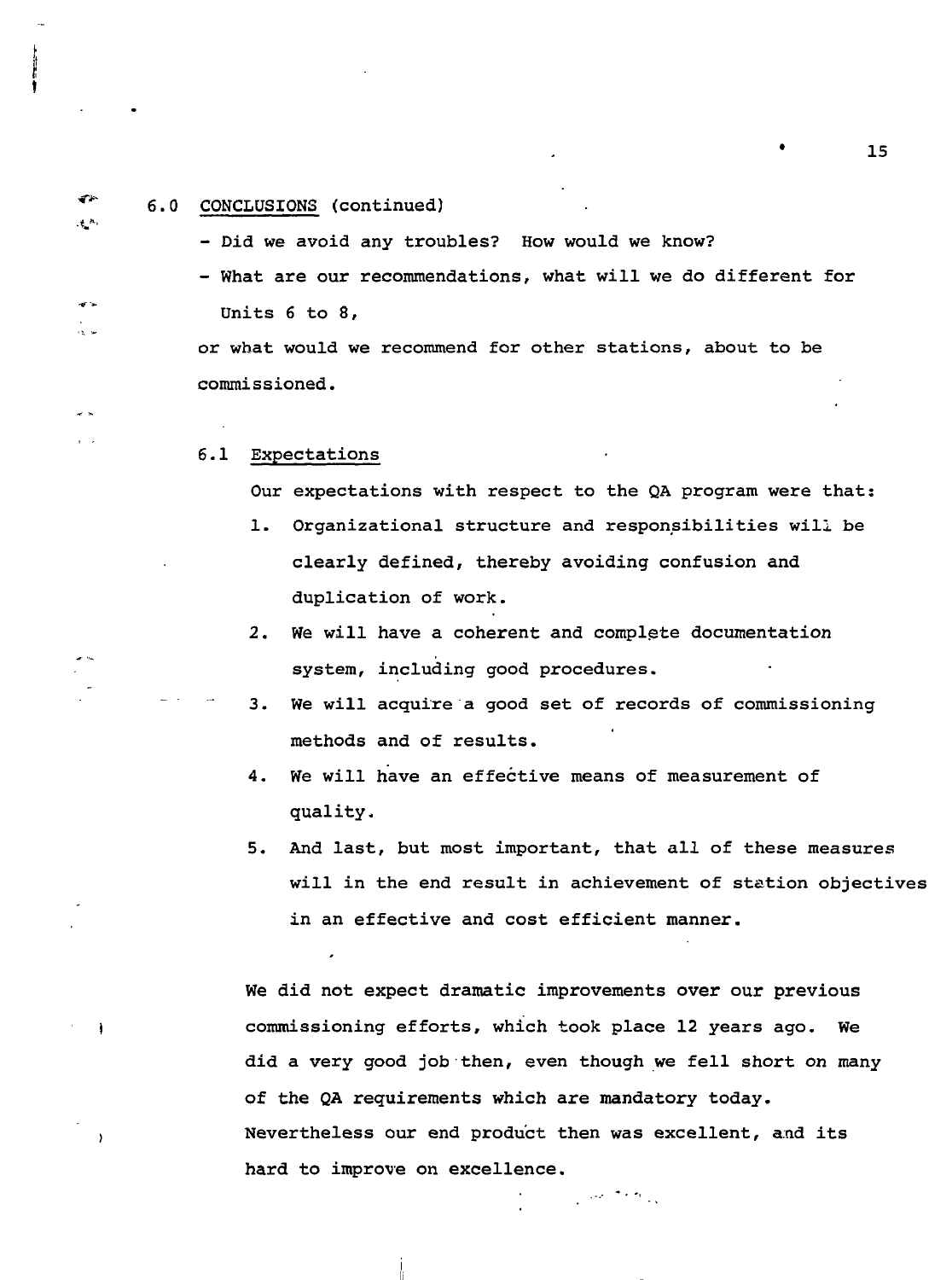# 6.1 Expectations (continued)

The essential difference between then and now is the different regulatory climate, brought about by pressure of public opinion in Canada and USA. What was acceptable then, simply would not be acceptable today.

# 6.2 Results

To the extent that we have been able to measure - and our measurements are imperfect - the CQA program has satisfied Ontario Hydro's and AECB's expectations. It would have been naive to expect clear indications of superiority of commissioning effort on Unit 5 as compared to Unit 1, except in the areas of formalized organization, procedures, materials control, instrument calibrations, and records management. These are tangible and definite  $\cdot$ 

improvements. Some of them would have to be put in place as a matter of good management to cope with demands from the regulatory authority for performance standards and records. CQA program provided a convenient reference frame to coordinate and accommodate these. In terms of overall results, ie, quality and reliability of safety related equipment and systems, elimination of potential problems, long-term operational performance, the influence of CQA, and OQA, is hard to discern yet and will take a long time to become clearly demonstrated.

• 16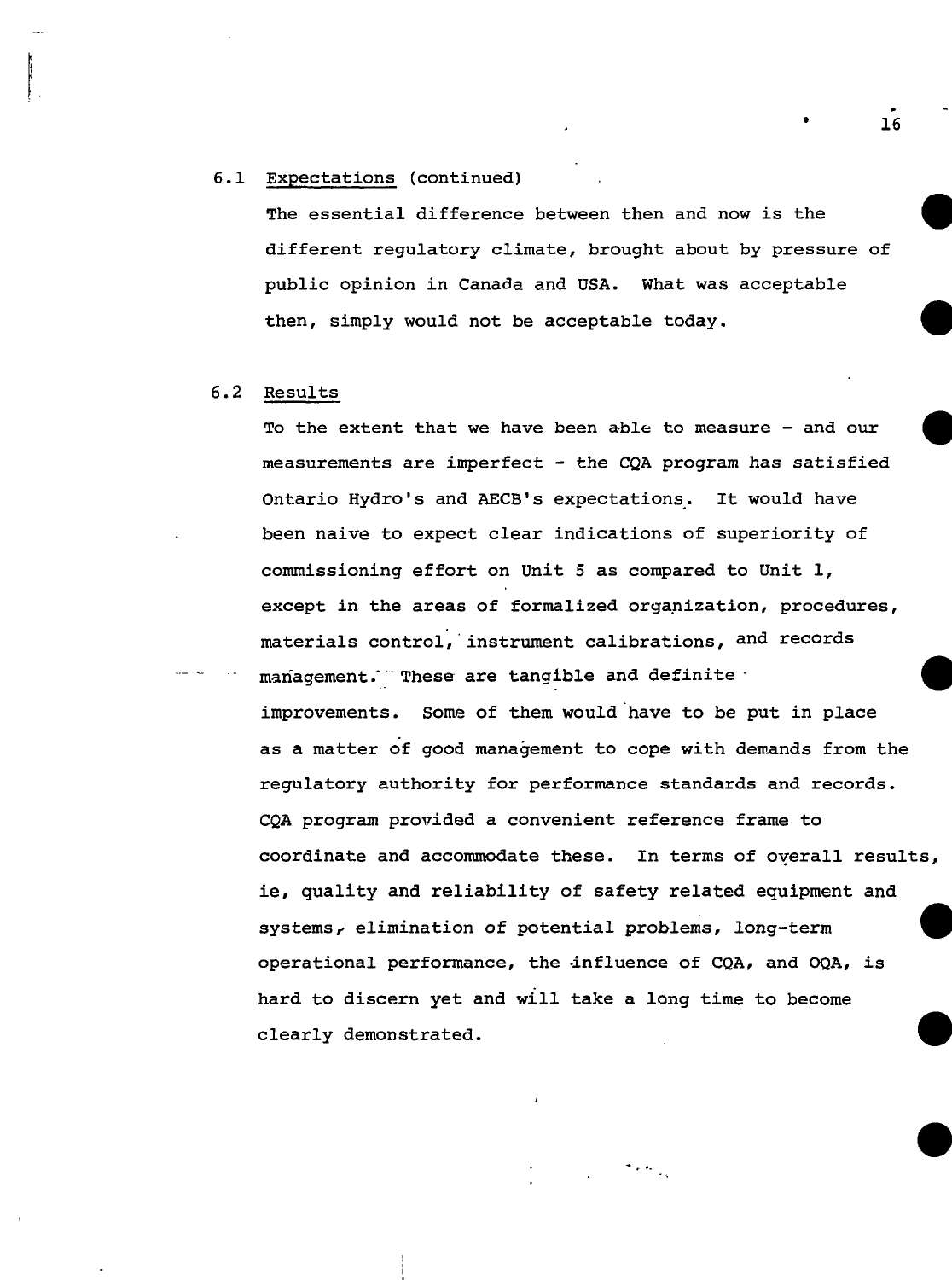### 6.3 Direction for the Future

Operations QA program has gradually been implemented on Unit 5, with full implementation coinciding with declaration of "in service". We shall continue with the CQA program to commission Units 6, 7 and 8. As the program matures it will be gradually refined and more emphasis will be put on activities which bear directly on performance, such as:

- competence and training

- procedure adherence

- verification.

Measurement of quality will be improved as new "quality indicators" are identified. Procedures will be streamlined to accomplish their intent and to promote productivity. Trends will also be looked at to detect and prevent incipient problems. Improvement targets will be annually set, so that gradual and continuous improvement takes place. QÀ must do more than merely satisfy jurisdictional requirements, it must also become a positive force towards improved productivity

I would estimate that for a plant the size of Pickering NGS, at least 5 years of hard work is required before commissioning and operations QA programs are in a mature state. Our experience to date convinces us that achievement of this goal will be to our long-term benefit.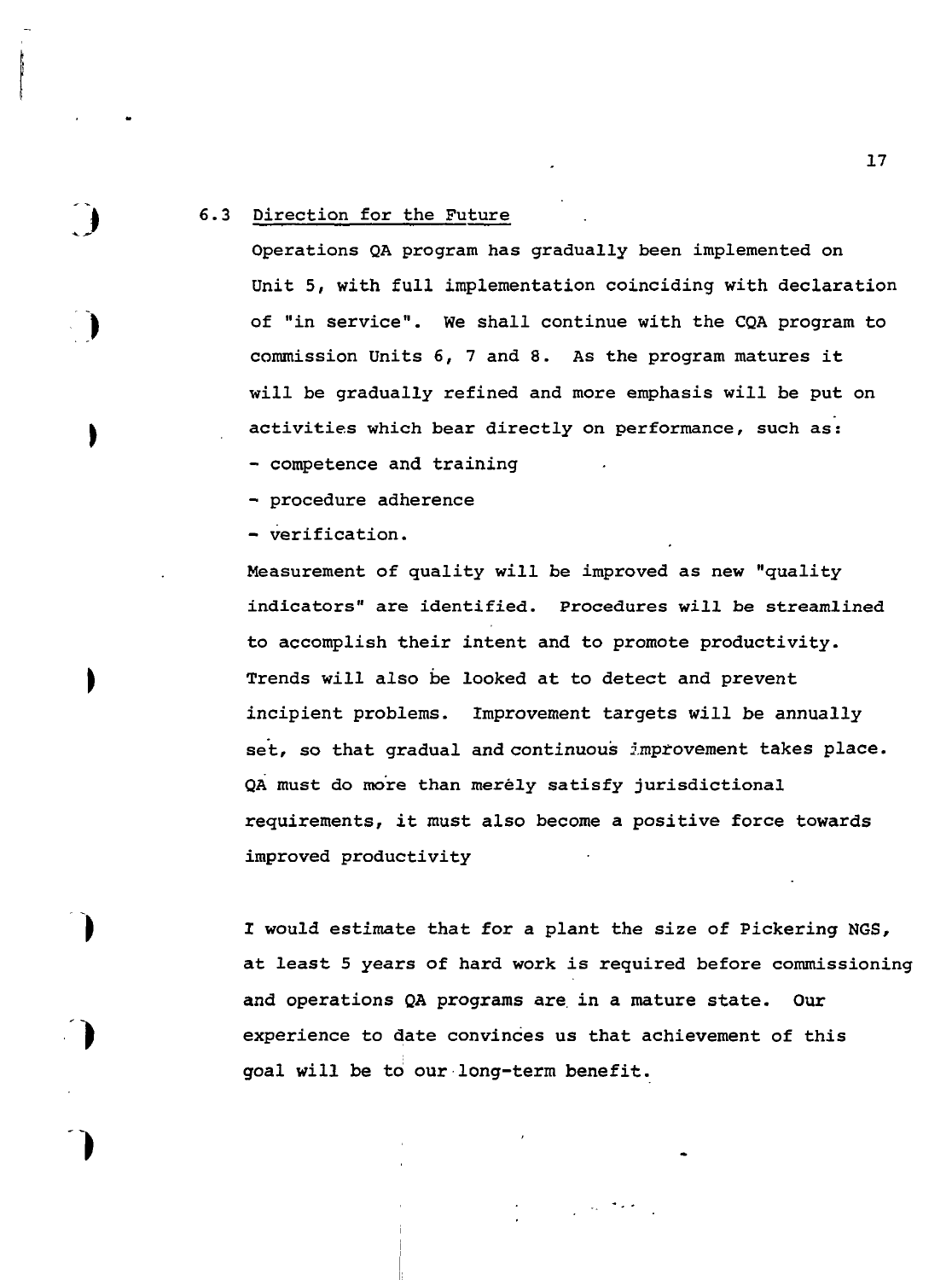

FIGURE 1

--------

 $\overline{\mathbf{1}}$